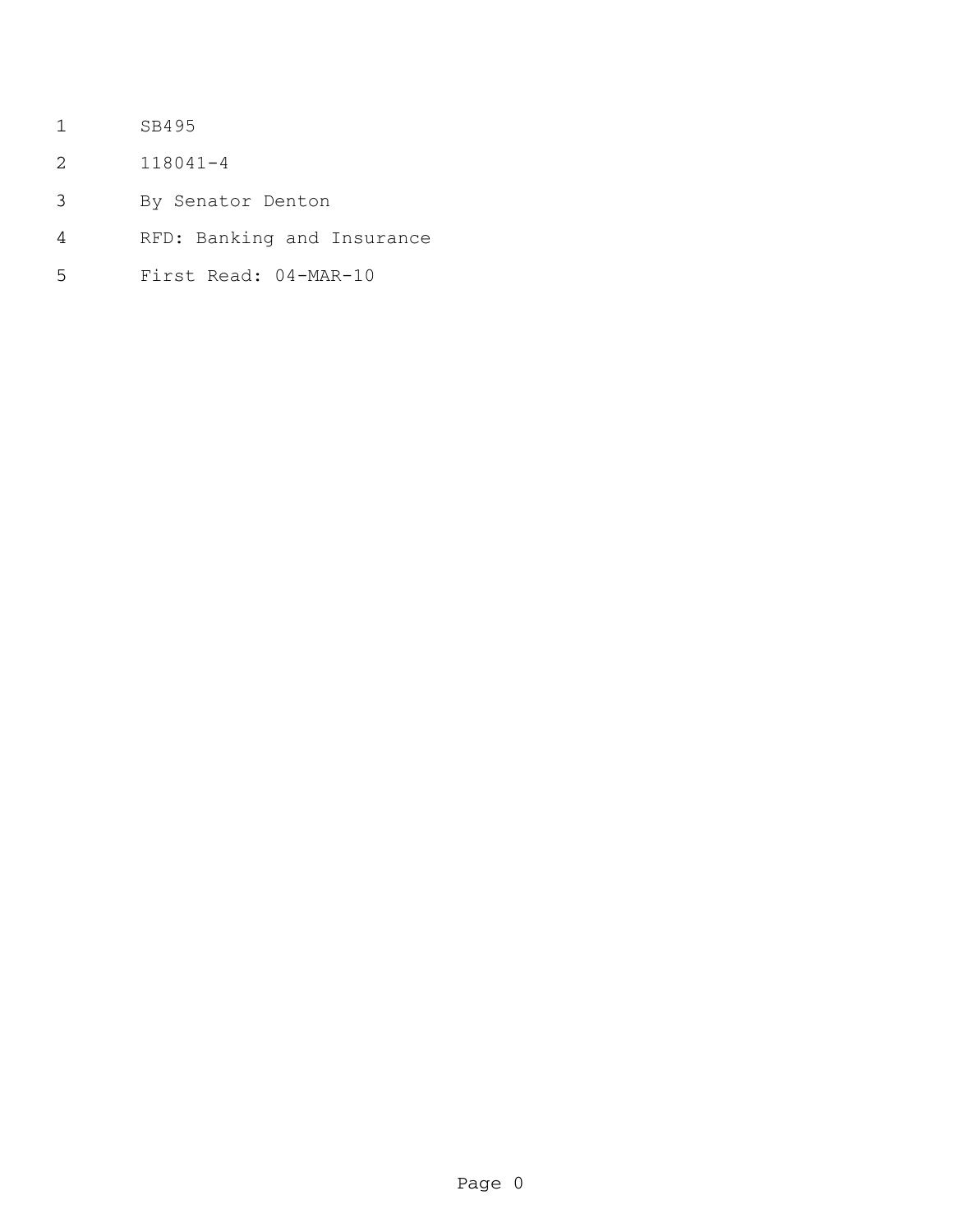SB495 ENGROSSED 7 A BILL 8 STRIP TO BE ENTITLED 9 AN ACT To amend Sections 5-2A-12, 5-3A-6, 5-5A-44, 5-8A-20, 5-8A-24, 5-13B-3, 5-13B-4, 5-13B-5, and 5-13B-6, Code of Alabama 1975, relating to banks; to specify that the Banking Board may order the removal of and civil penalties against a person who has caused a bank to suffer a substantial financial loss; to allow the Banking Department to remove and prohibit a person who has caused a bank to suffer a substantial financial loss from participating in the affairs of any Alabama state bank or a holding company that controls an Alabama state bank, including after the person is no longer employed by a state chartered bank; to remove the exemption from prior approval by the Superintendent of Banking for transactions requiring the prior approval of the Board of Governors of the Federal Reserve System under the Bank Holding Company Act of 1956 and to further provide for the review of applications; to provide that, for certain purposes, a quorum of the Banking Board shall be a majority of those present and entitled to vote; to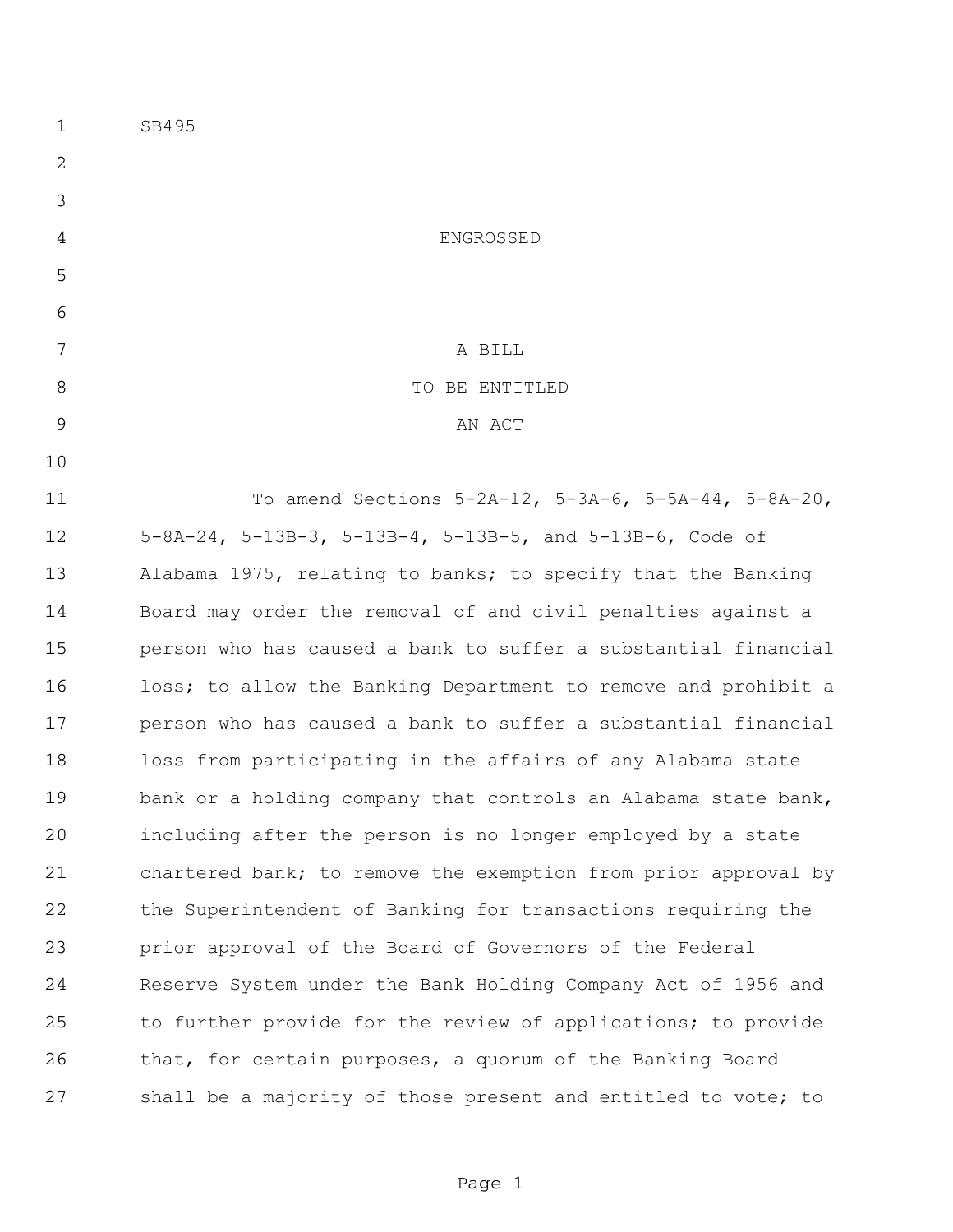remove the requirement that the Federal Deposit Insurance Corporation apply for an order confirming appointment as receiver from the receivership court; and to further provide for the conditions under which an Alabama bank holding company may acquire an out-of-state bank or a bank holding company. BE IT ENACTED BY THE LEGISLATURE OF ALABAMA:

 Section 1. Sections 5-2A-12, 5-3A-6, 5-5A-44, 5-8A-20, 5-8A-24, 5-13B-3, 5-13B-4, 5-13B-5, and 5-13B-6, Code of Alabama 1975, are amended to read as follows:

"§5-2A-12.

11 The superintendent may order a bank, the board of directors, any director or directors, and any officer or officers of any bank, individually or collectively (hereafter affected person, whether one or more) to correct any matters in the conduct of the affairs of the bank which in the opinion of the superintendent are unsafe and unsound. The Banking Board may, after at least 20 days' written notice by the superintendent to the bank and any affected person, and a 19 hearing before the Banking Board, impose, by order, to direct 20 the superintendent to issue an order that imposes civil money 21 penalties on the bank or and affected person or may remove and, if so determined by the Banking Board, that removes any 23 affected person which:

24 "(1) Who does not comply with the superintendent's order to correct unsafe and unsound matters if the Banking Board by written order enters a finding that the bank has thereby suffered or will probably suffer substantial financial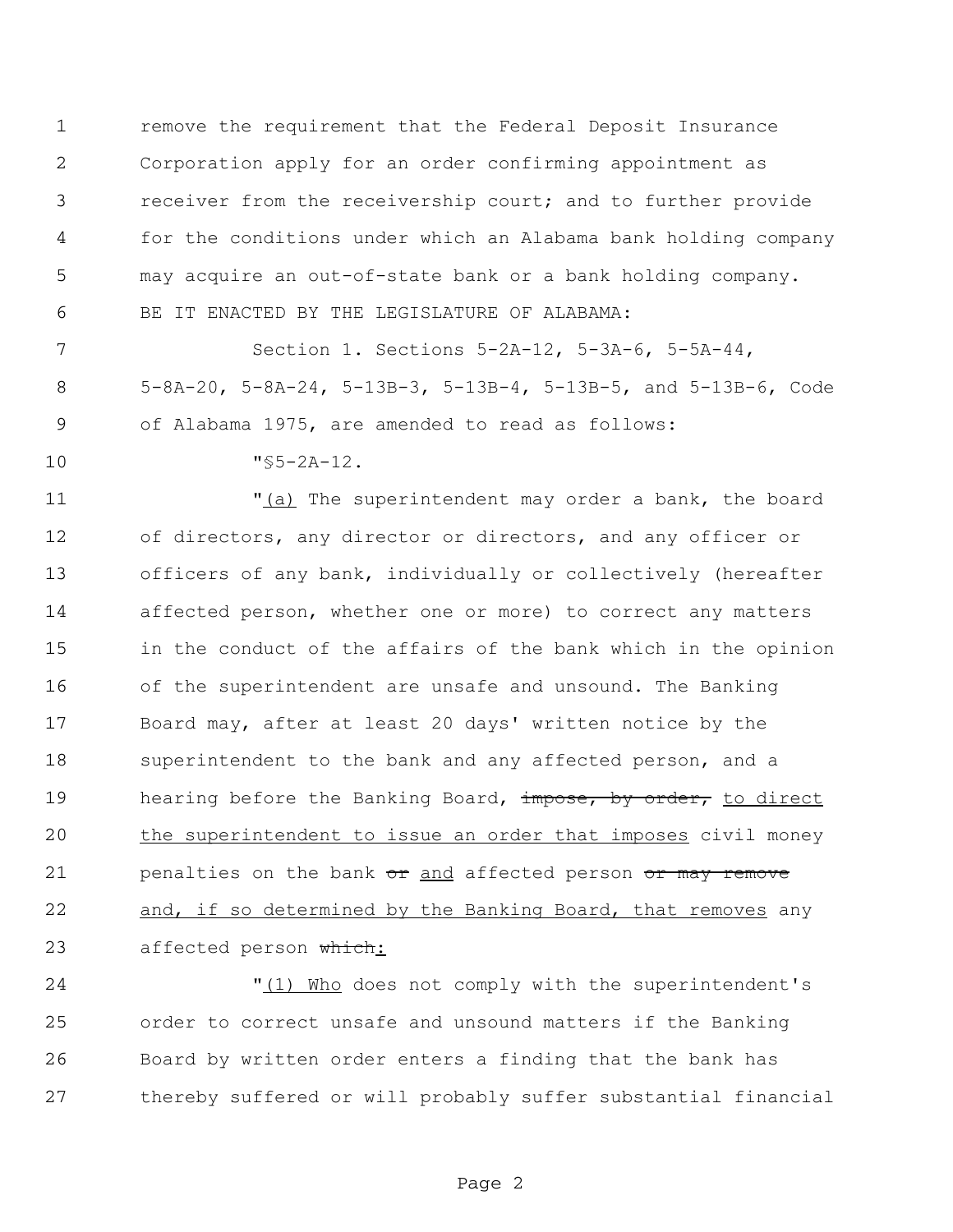loss and that such practice is one involving personal dishonesty on the part of such affected person or one which demonstrates a willful and continuing disregard for the safety and soundness of the bank, the result of which has caused the bank to suffer or which is likely to cause the bank to suffer 6 substantial financial loss<del>.</del>; or

7 The V<sub>(2)</sub> Whose conduct a. demonstrates personal dishonesty in connection with the business, operations, assets, or liabilities of the bank; or b. demonstrates a 10 willful and continuing disregard for the safety and soundness of the bank, the result of which has caused or is likely to cause the bank to suffer substantial financial loss.

 "(b) The amount of civil money penalties imposed shall not exceed one thousand dollars (\$1,000) per day with a maximum amount of one hundred thousand dollars (\$100,000) in the aggregate for all violations of an order of the superintendent. An order of removal also may prohibit the affected person from participating in the affairs of any Alabama state bank or any holding company that controls an 20 Alabama state bank. In the superintendent's written notice 21 order to the bank or affected person of the imposition of civil money penalties or removal, the superintendent shall include a specific statement of the facts constituting the alleged unsafe and unsound conduct to be made the basis of the imposition of civil money penalties or removal. At the hearing 26 thereof thereon before the Banking Board, the board of directors of the bank or the affected person shall have the

Page 3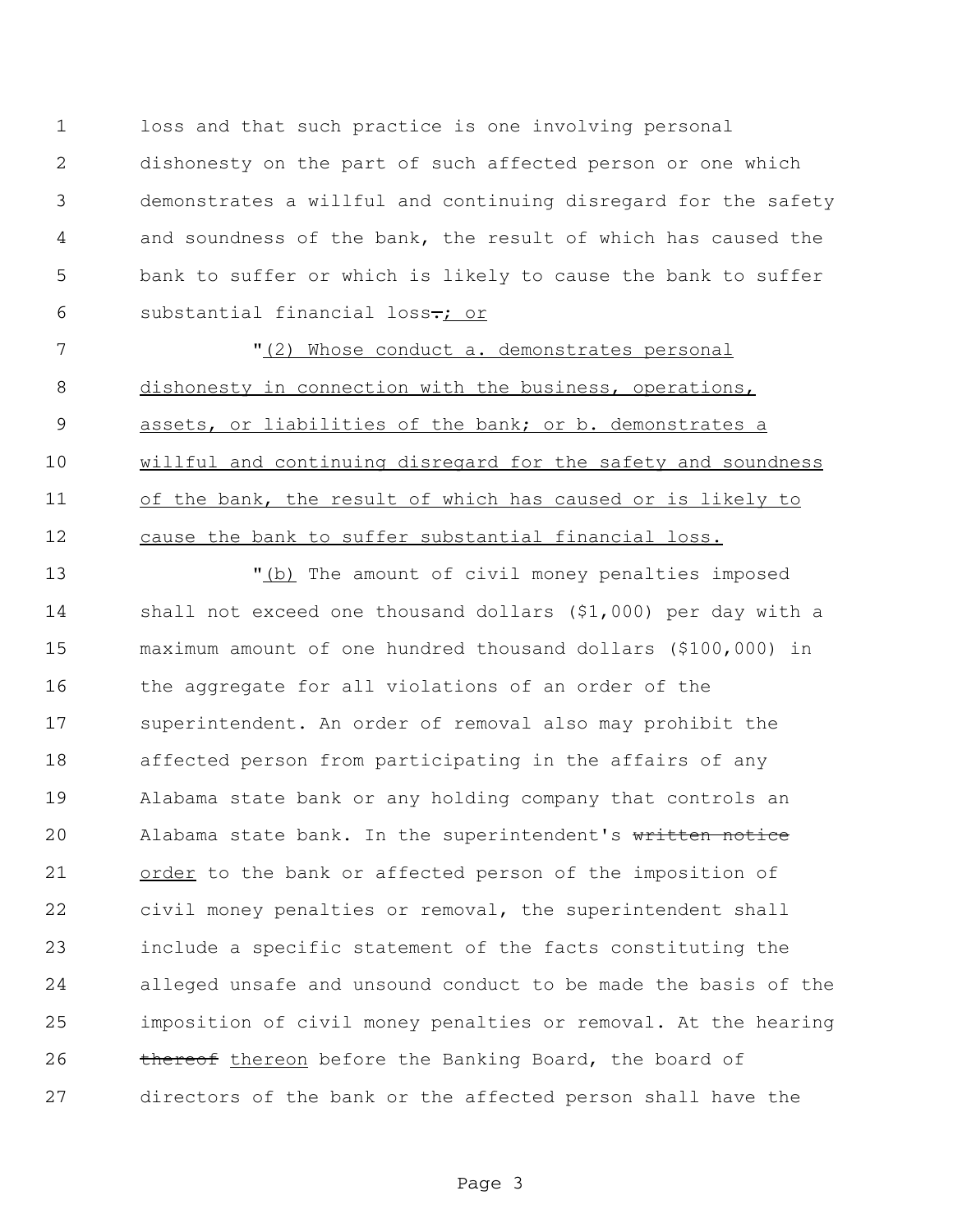right to appear in person or by counsel. No member of the Banking Board, other than the superintendent, may participate in the hearing if such member is affiliated with the bank or affected person or has previously been involved in a determination to institute the proceedings leading to the hearing. Any order of the superintendent as directed by the Banking Board, imposing civil money penalties or directing 8 removal of an affected person shall within 28 days of the date of entry thereof be appealable to the Circuit Court of Montgomery County, which appeal shall be conducted de novo. Pending expiration of the time for appeal, the order imposing civil money penalties or of removal shall not become effective and neither the superintendent nor the Banking Board shall publicly disclose such order except in connection with the appeal. All proceedings before the Banking Board shall be confidential. Any person violating this section by disclosure of nonpublic information presented at a confidential hearing 18 before the Banking Board, other than the disclosure that may 19 result in connection with an appeal thereof, shall be guilty of a Class A misdemeanor.

"§5-3A-6.

22 The superintendent and every examiner acting under the superintendent may administer oaths and may examine under oath any person whose testimony may be required on the examination of any bank, on the examination of any affiliate of a bank, or on the examination of any agency of any foreign bank and shall have authority and power to compel the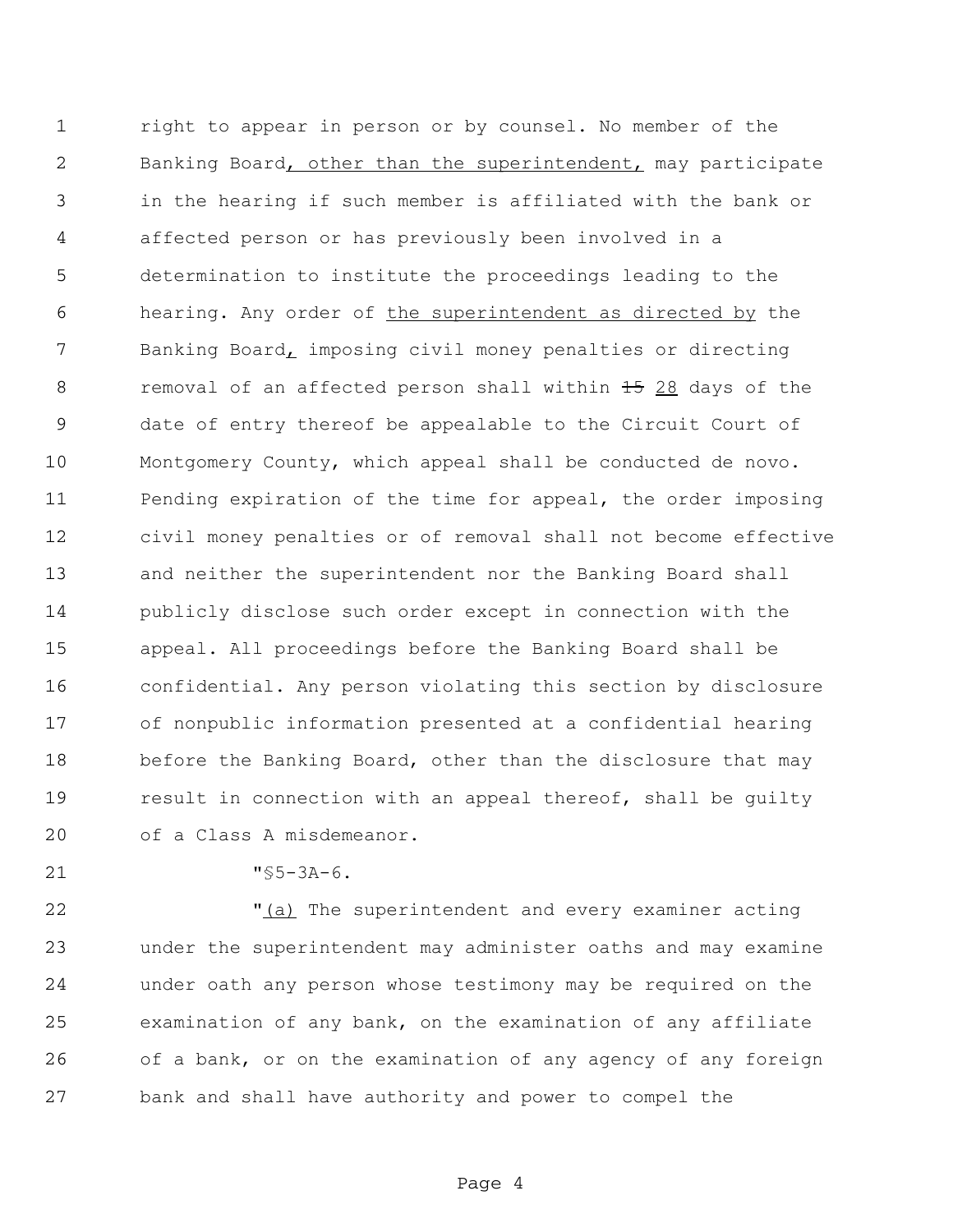appearance and attendance of any such person or the production of any records and documents of any bank, any affiliate of a bank, or any agency of a foreign bank for the purpose of any examination and attendance or production may be enforced by order of a circuit court. Production of records and documents or testimony, whether or not made under oath, required by the superintendent on the examination of any bank shall not 8 constitute a waiver by the bank, or by any director, officer, employee, advisor, consultant, attorney, or accountant of or 10 for the bank, of any attorney-client privilege or other privilege to which they may be entitled under law.

12 The M<sub>(b)</sub> Any officer, director, agent, or employee of 13 any bank, any affiliate of any bank, or any agency of any foreign bank, or any affected person, whether one or more, who (1) makes any false entry or omission with intent to mislead in any book, report, or statement of such bank, affiliate of such bank, or agency of such foreign bank or (2) makes a false statement, whether or not made under oath, to the 19 superintendent, an examiner acting under the superintendent, or to any officer of such bank, affiliate of any bank, or agency of any foreign bank with intent to injure or defraud 22 such bank, affiliate, or agency or with the intent to influence in any way the action of the superintendent or an examiner acting under the superintendent, shall be subject to 25 removal or and the imposition of civil money penalties by the superintendent when so directed by the Banking Board as provided in this title. An order of removal may prohibit the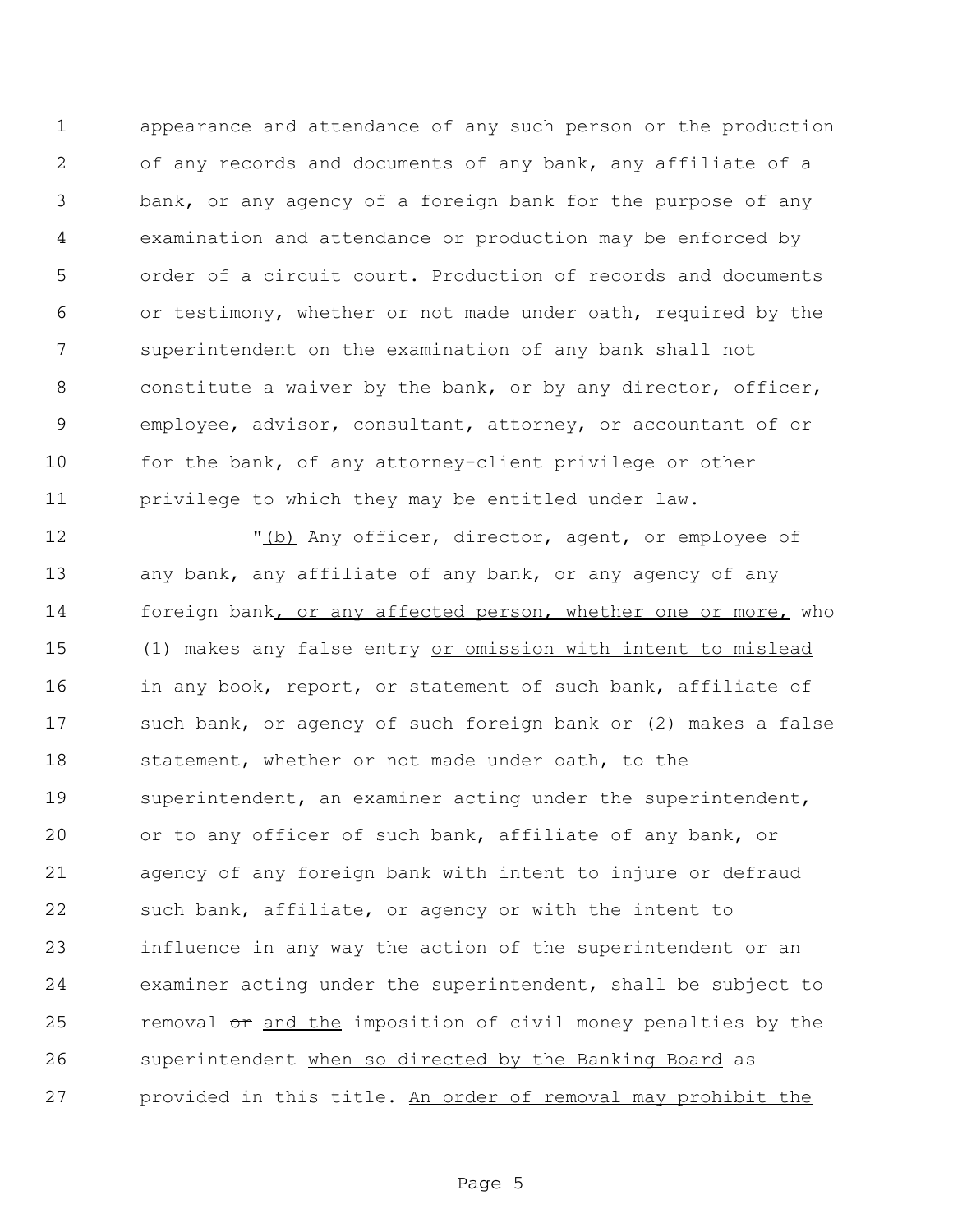affected person from participating in the affairs of any Alabama state bank or any holding company that controls an Alabama state bank. Any action of the superintendent or examiner acting under the superintendent taken in reliance upon such false entry, omission, or statement may be rescinded and withdrawn.

7 The T<sub>1</sub> (c) In taking an action to prohibit participation 8 by, remove, or impose civil money penalties upon, any officer, director, or employee of any bank, any affiliate of any bank, or any agency of any foreign bank under this section, the superintendent and Banking Board shall not be required to establish that the bank, affiliate of the bank, or agency of a foreign bank suffered or probably will suffer financial loss and shall not be required to establish that the superintendent or examiner acting under the superintendent was influenced by 16 such false entry, omission, or statement.

 "(d) The resignation, termination of employment or participation, or separation of any director, officer, or employee of a bank for any reason whatsoever shall not affect the jurisdiction and authority of the superintendent or the 21 Banking Board to issue any notice or order and proceed under this title against any such person, including, without limitation, Sections 5-2A-12 and 5-3A-6, if such notice or order is served before the end of the six-year period beginning on the last date that such person ceased to be a director, officer, or employee of any bank. "§5-5A-44.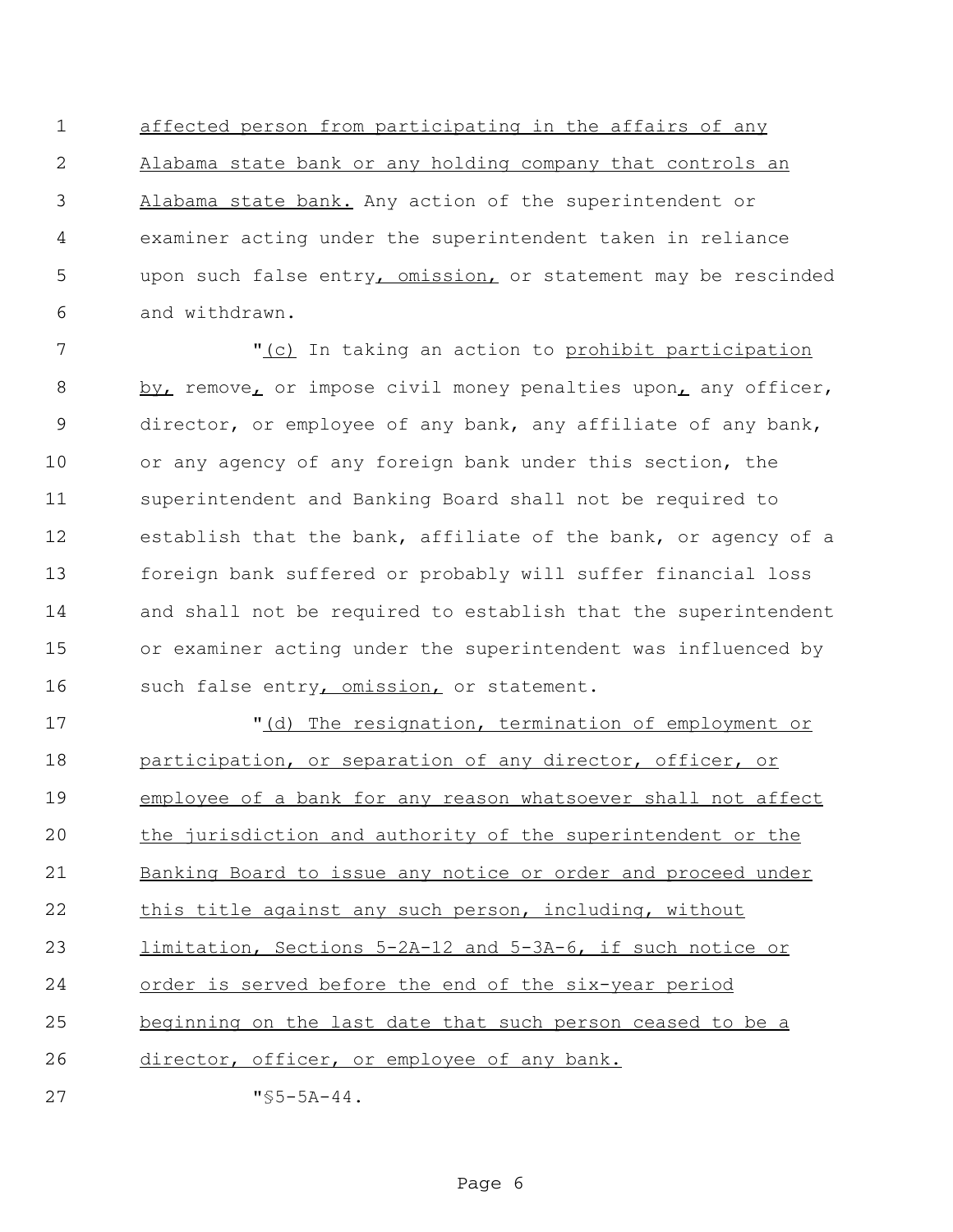"(a) No person may acquire any voting security of a state bank or of any corporation or other entity owning voting securities of a state bank if after the acquisition such person would own or possess the power to vote a majority of the voting securities of such bank, unless an application is 6 filed with the superintendent for his review of the proposed 7 transaction and for his or her action, if any, as provided in this section.

 "(b) The application shall be on a form prescribed by the superintendent and shall be made under oath. The application must contain all information that the superintendent by regulation requires to be furnished in an application, as well as any information that the superintendent orders to be included in the particular application being filed and shall be accompanied by the filing fee prescribed by the Banking Board. No acquiring party may acquire control of a bank unless the superintendent has approved the acquiring party's acquisition plan. The acquiring **party shall file its application with the superintendent, and**  the application shall, except to the extent expressly waived by the superintendent, contain the following information:

22 The identity, personal history, business 23 background, and experience of each person by whom or on whose behalf the acquisition is to be made, including his material business activities and affiliations during the past five years, and a description of any material pending legal or administrative proceedings in which he is a party and any

Page 7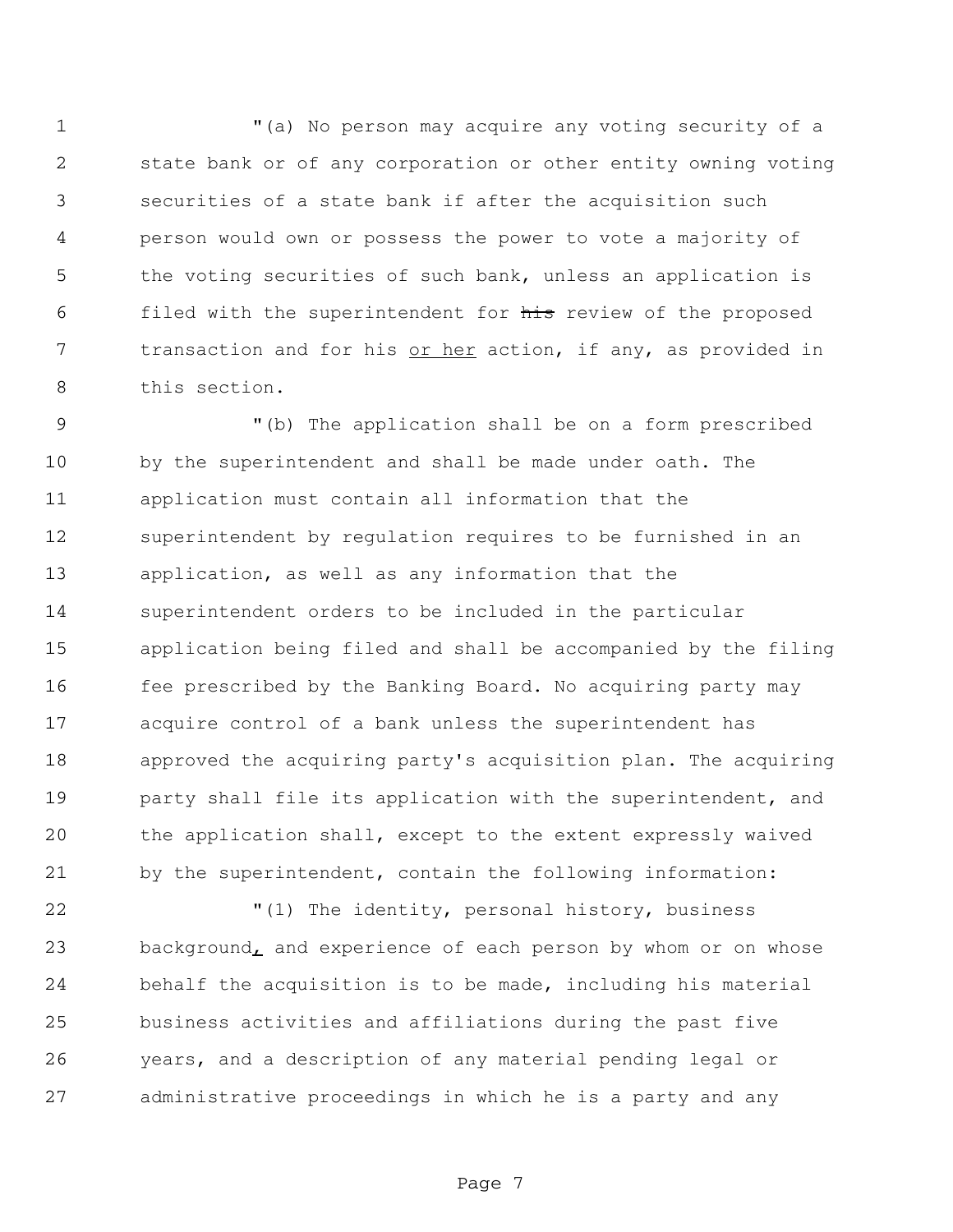criminal indictment or conviction of such person by a state or federal court.

 "(2) A statement of the assets and liabilities of each person by whom or on whose behalf the acquisition is to be made, as of the end of the fiscal year for each of the five fiscal years immediately preceding the date of the notice, together with related statements of income and source and application of funds for each of the fiscal years then concluded, all prepared in accordance with generally accepted accounting principles consistently applied, and an interim statement of the assets and liabilities for each such person, together with related statements of income and source and application of funds, as of a date not more than 90 days prior 14 to the date of the filing of the notice.

 "(3) The terms and conditions of the proposed acquisition and the manner in which the acquisition is to be made.

 $(4)$  The identity, source, and amount of the funds or other consideration used or to be used in making the acquisition, and if any part of these funds or other consideration has been or is to be borrowed or otherwise obtained for the purpose of making the acquisition, a description of the transaction, the names of the parties, and any arrangements, agreements, or understandings with such persons.

 "(5) Any plans or proposals which any acquiring party making the acquisition may have to liquidate the bank,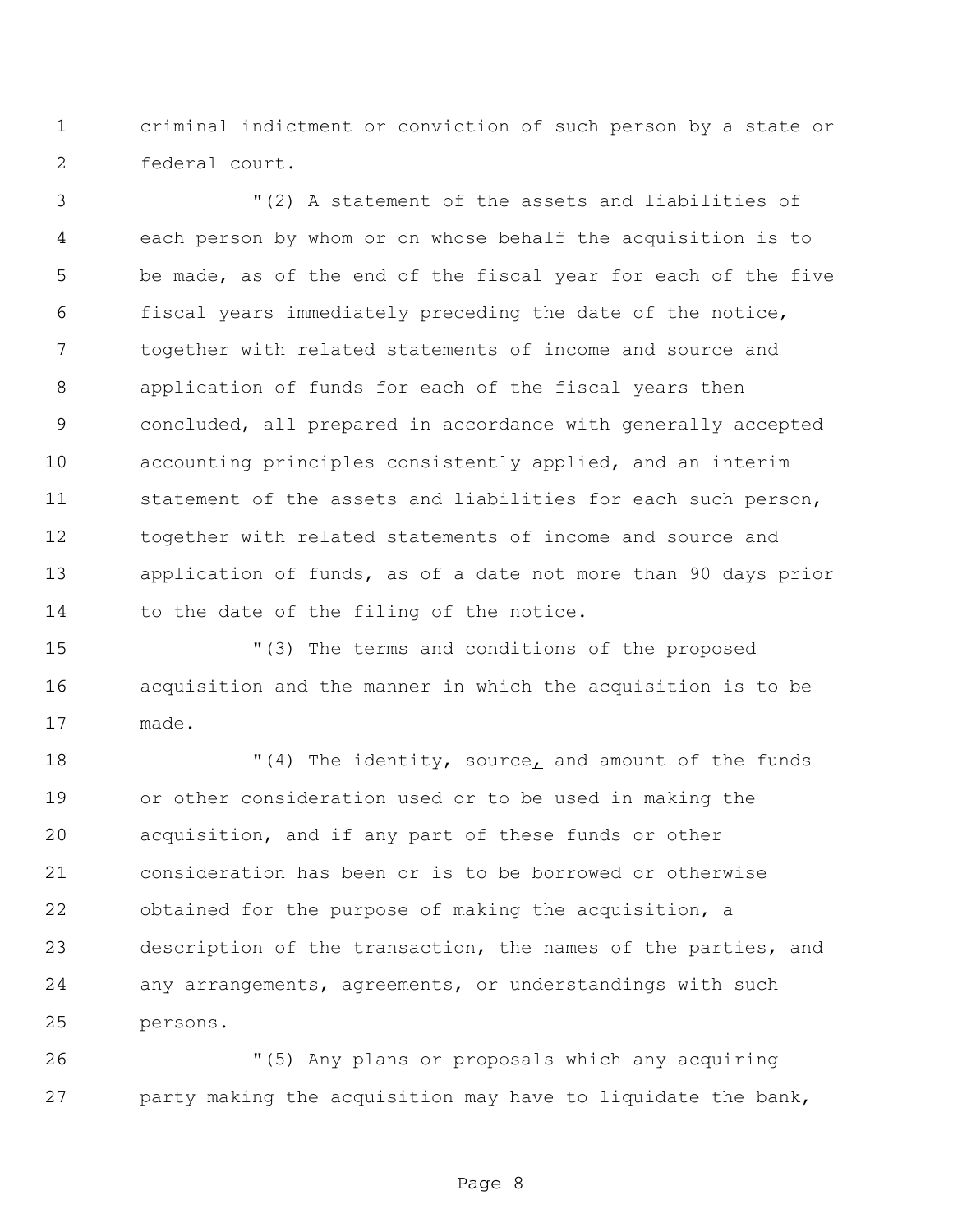to sell its assets or merge it with any company or to make any other major change in its business or corporate structure or management.

 "(6) The identification of any person employed, 5 retained, or to be compensated by the acquiring party, or by any person on his behalf, to make solicitations or recommendations to stockholders for the purpose of assisting in the acquisition, and a brief description of the terms of such employment, retainer, or arrangement for compensation.

 "(7) Copies of all invitations or tenders or advertisements making a tender offer to stockholders for purchase of their stock to be used in connection with the proposed acquisition.

 "(8) If any tender offer, request, or invitation for tenders, or other agreement to acquire control is proposed to be made by means of a registration statement under the Federal Securities Act of 1933, as amended, or under circumstances requiring the disclosure of similar information under the Federal Securities Exchange Act of 1934, as amended, or in an application filed with the Federal Deposit Insurance Corporation, the Board of Governors of the Federal Reserve 22 System<sub>L</sub> or the Securities Commissioner of Alabama requiring similar disclosure, the superintendent may accept the registration statement or application with any additional information as the superintendent may require in lieu of the requirements of this section.

Page 9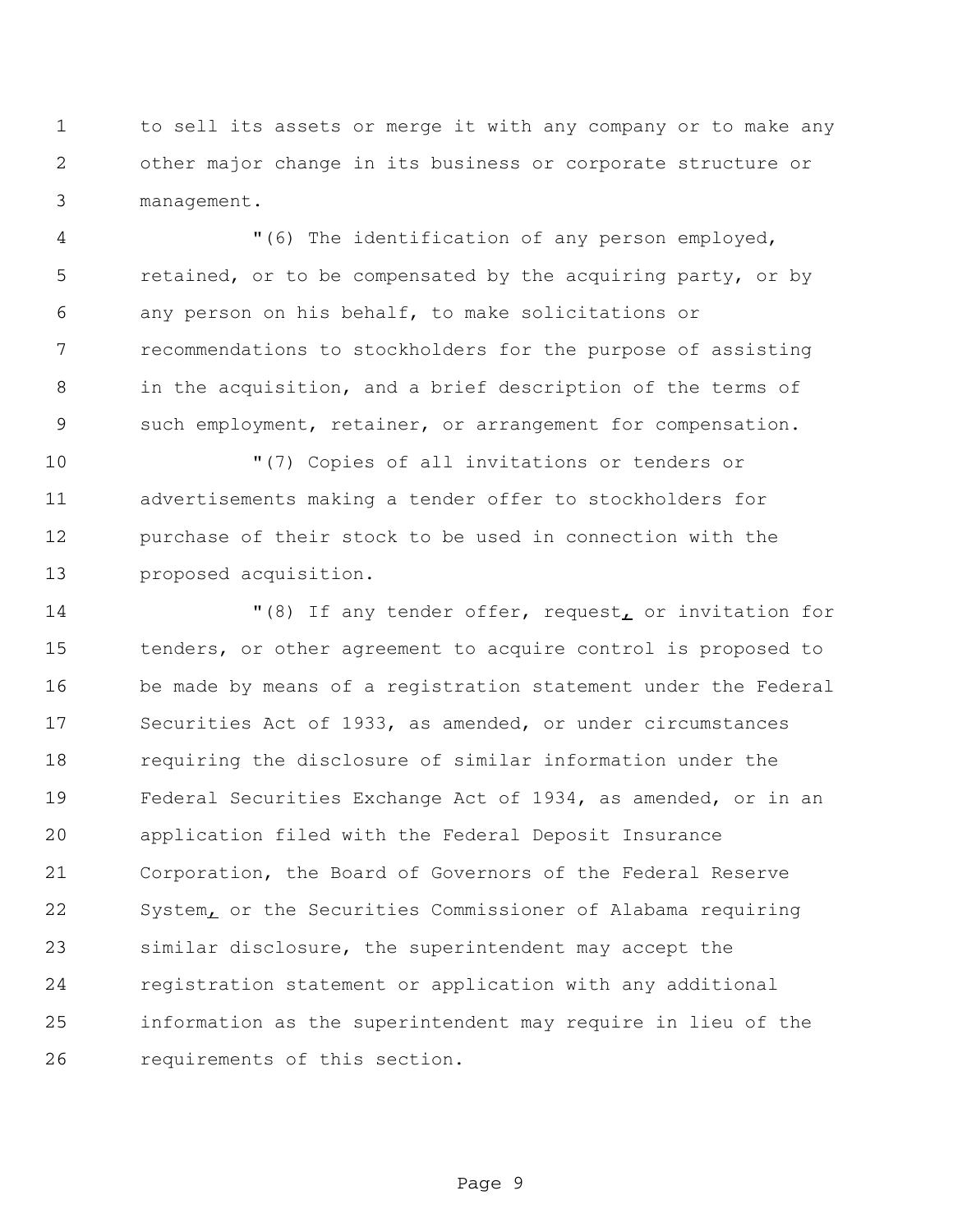1 The M(9) If, while an application is pending, any material change occurs in the facts stated in the application, the acquiring party within 10 days after the change shall file with the superintendent an amendment to the application describing the change in accordance with rules the superintendent may adopt.

 "For the purposes of this section, the term "person" means an individual or a corporation, partnership, trust, association, joint venture, pool, syndicate, sole proprietorship, unincorporated organization, or any other form of entity not specifically listed herein.

 "Information obtained by the superintendent under this section is confidential and may not be disclosed by the superintendent or any officer or employee of the State Banking 15 Department, except that the superintendent may in his or her 16 discretion, if the the superintendent deems it necessary or proper to the enforcement of the laws of this state or the United States and to the best interest of the public, divulge 19 such information to any department, agency, or instrumentality of the state or federal government.

 "(c) The superintendent shall issue an order denying 22 an application if he or she finds that:

 "(1) The financial condition of any acquiring person is such as might jeopardize the financial stability of the bank or prejudice the interests of the depositors or stockholders of the bank;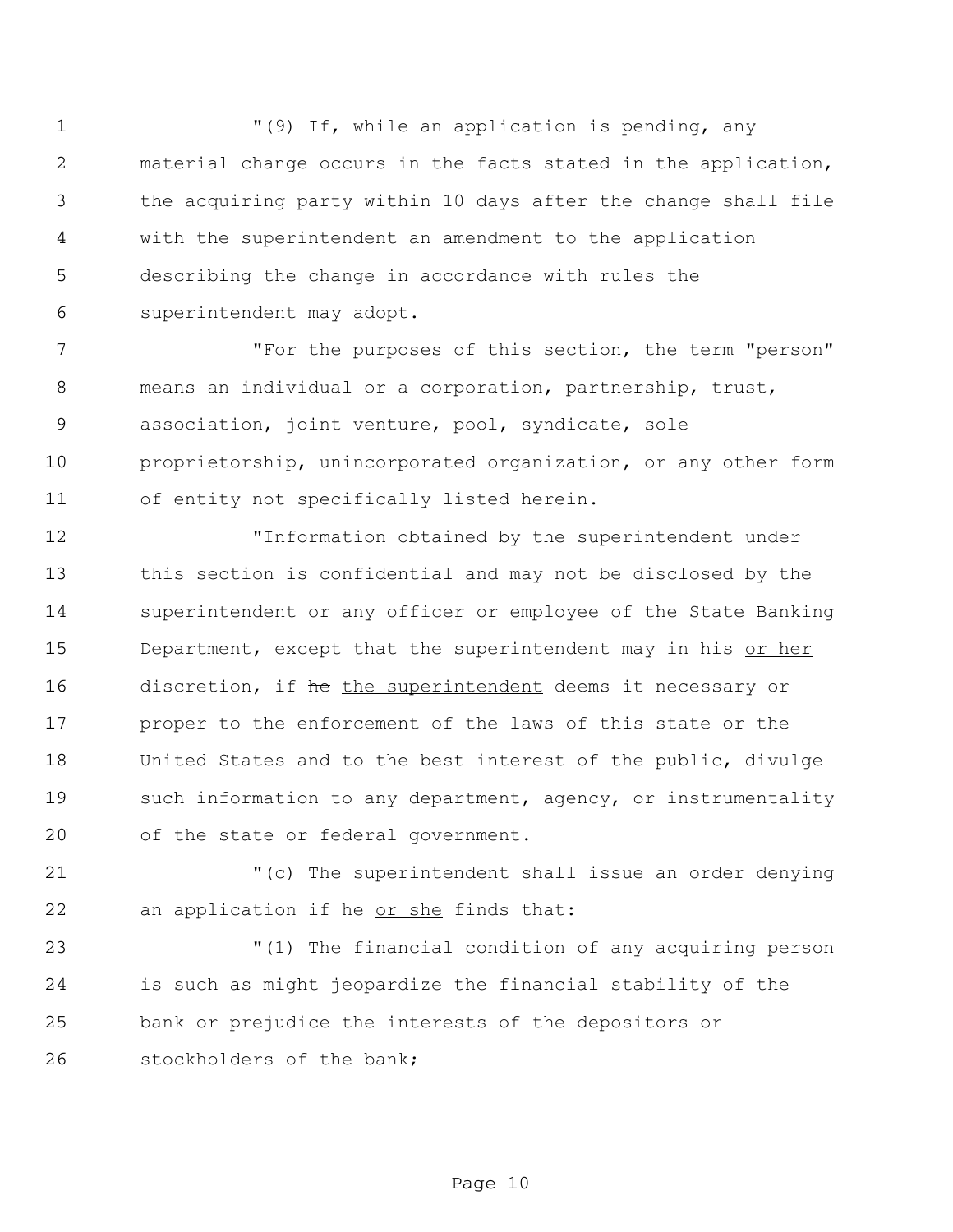1 "(2) The competence, experience<sub>L</sub> or integrity of any acquiring person or of any of the proposed management personnel indicates that it would not be in the interest of the depositors or stockholders of the bank, or in the interest of the public to permit such person to control the bank; or "(3) Any acquiring person neglects, fails, or refuses to furnish the superintendent all the information required by him. 9 (d) If an application filed under this section is 10 mot denied by the superintendent within 30 days after it is 11 filed, the transaction may be consummated. The superintendent 12 may, before the expiration of the 30-day period, give the applicant written notice that the application will not be 14 denied, in which case the transaction may be consummated. The 15 superintendent shall approve or deny a change of control under this section within 60 days after receipt of a completed application; provided that if the superintendent requests additional information from the applicant following receipt of a completed application, the time limit for the decision by the superintendent shall be the later of (1) the date set 21 forth above in this subsection; or (2) 30 days after the receipt by the superintendent of the requested additional 23 information. Any agreement entered into by the applicants and the superintendent as a condition that the application will not be denied is enforceable against the applicant and the bank.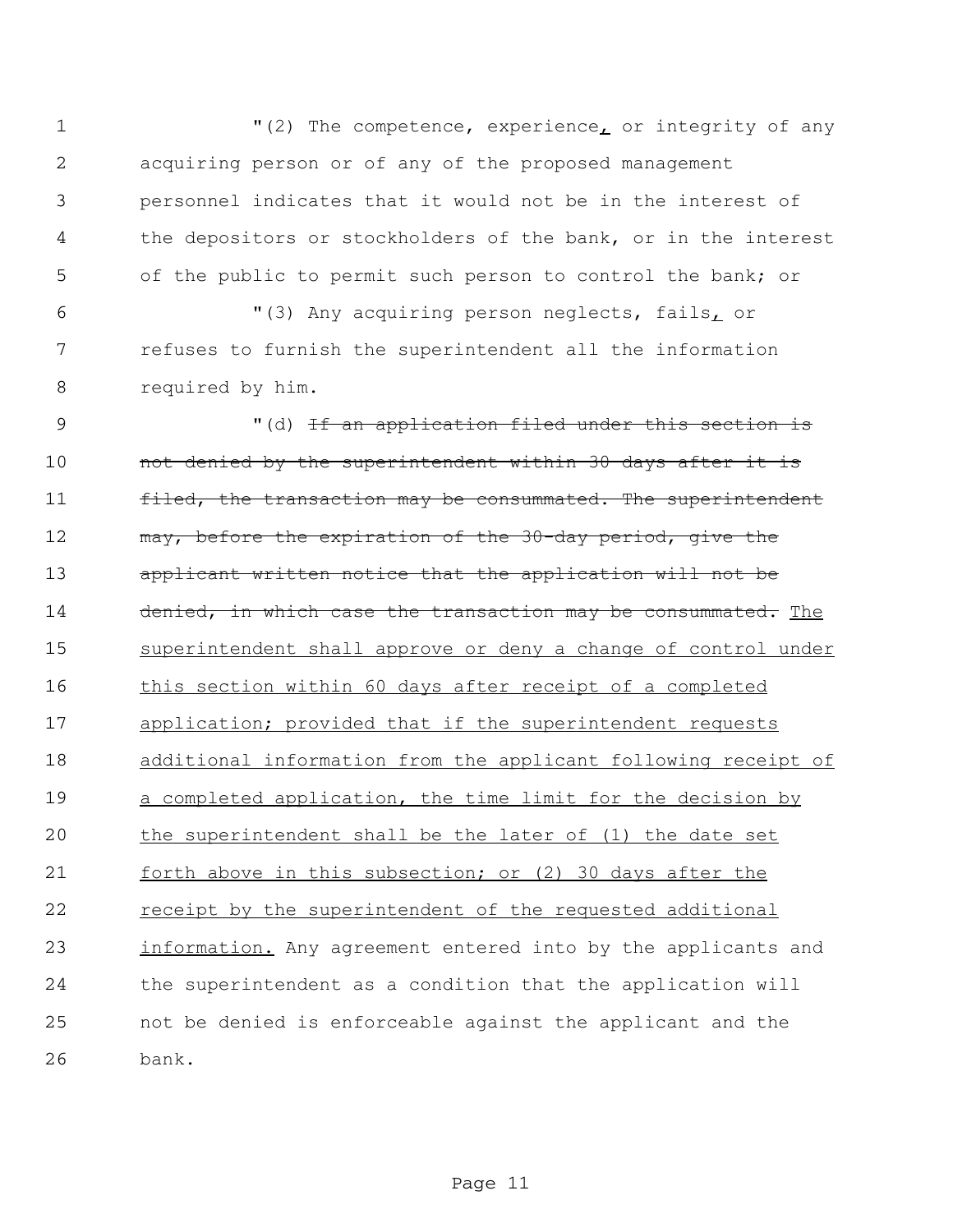"(e) From any final order denying the application the applicant may appeal the decision in the manner and through the procedures established in Sections 5-5A-8 and 5-5A-9 for the denial of incorporation of a bank. "(f) This section does not apply to: "(1) The acquisition of securities in connection with the exercise of a security interest or otherwise by way of foreclosure on default in the payment of a debt previously 9 contracted for in good faith;  $\sqrt{(2)}$  Transactions requiring the prior approval of 11 the Board of Governors of the Federal Reserve System under the 12 Bank Holding Company Act of 1956, as amended (12 U.S.C.A. **§1841, et seq., and 26 U.S.C.A. §1101, et seq.);** 14 The Matheman Transactions requiring prior approval of the 15 bank supervisory authorities under the Bank Merger Act, as 16 amended (12 U.S.C.A. \$1828(c)); 17 The T<sub>1</sub>(2) Acquisitions or transfers by gift, operation of law or by will or intestate succession; or 19 The 19 November 19 19 The Superintendent by regulation or order may exempt as not being contemplated by the purposes of this section or the regulation of which is not necessary or appropriate for the protection of the bank. "(g) If it appears to the superintendent that any person has committed or is about to commit a violation of this section or any regulation or order of the superintendent adopted under it, the attorney general on behalf of the superintendent may apply to the Circuit Court of Montgomery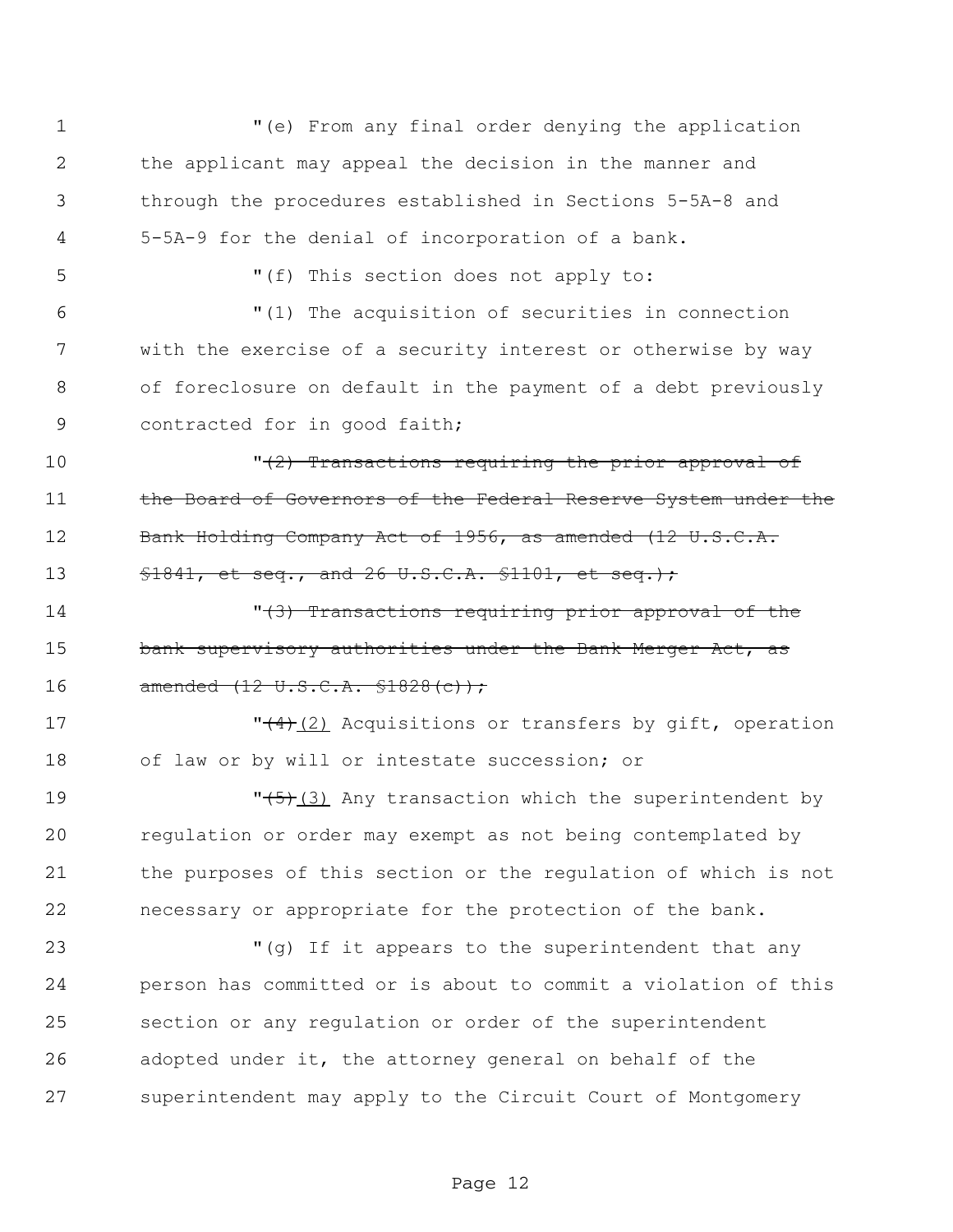County for an order enjoining the violation and for any other equitable relief as the nature of the case may require.

 "(h) Fees collected under this section shall be paid into the special fund established by the State Treasurer pursuant to Section 5-2A-20.

"§5-8A-20.

 "Whenever it shall appear to the superintendent that any bank has violated its charter or any law of the state, or 9 is conducting business in any unauthorized manner, or that the 10 bank may suspend payment of its obligations, or if its capital is impaired and not made good under the requirement of the superintendent within the required time, or if any such bank or an affiliate of such bank as defined in Section 5-3A-1 shall refuse to submit its papers, books and concerns to the inspection of the superintendent or any examiner, or if any officer thereof shall refuse to be examined on oath touching 17 the conducting of any such bank, or if any such bank shall suspend payment of its obligations, or if from any examination the superintendent shall have reason to conclude that such bank is in an unsound or unsafe condition to transact the business for which it was organized, or that it is unsafe for it to continue business, or if any such bank shall neglect or refuse to observe any order of the superintendent directing or requiring the doing or cessation of any particular thing required to be done or not to be done by law, the superintendent may call a meeting of the Banking Board and 27 submit to said the board matters of default or misconduct in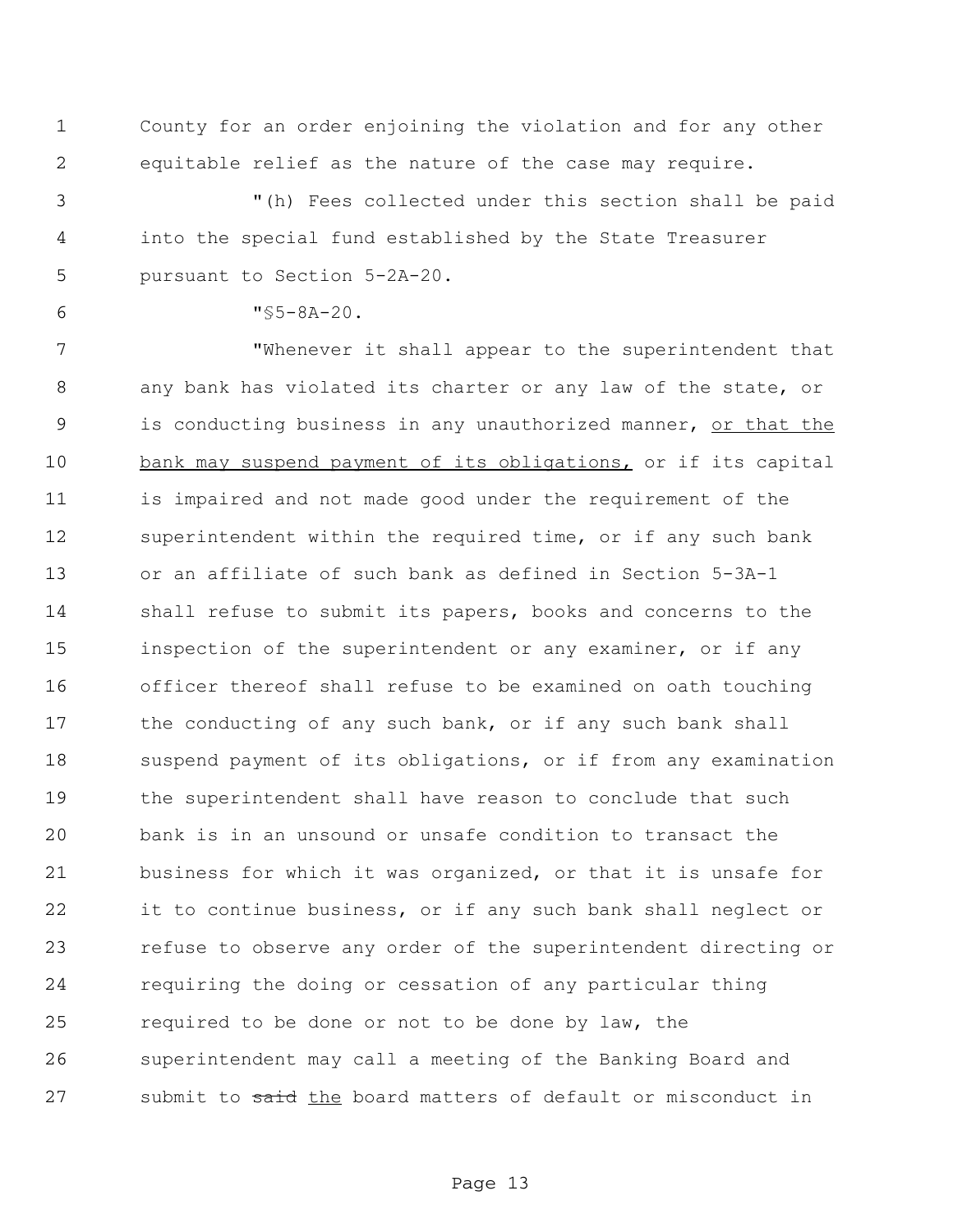the affairs of the bank, of which the bank shall have notice and upon which the bank may be heard in person or by counsel, 3 and if said the board or a majority of said the board so directs, the superintendent shall forthwith take possession of the property and business of such bank and retain such possession until such bank shall resume business or a receiver 7 is appointed, as provided in this chapter. Notwithstanding the provisions of Section 5-2A-43, for purposes of this section, a quorum of the board shall be a majority of those present and 10 entitled to vote.

"§5-8A-24.

12 The superintendent may under his or her hand and official seal appoint a receiver to liquidate and distribute the assets of any bank taken possession of by the superintendent under the provisions of this chapter, the certificate of appointment to be filed in the office of the superintendent and a certified copy in the office of the probate judge in the county in which the principal office of such bank is located. The receiver may be the Federal Deposit Insurance Corporation or any other agency or corporation created by the United States to act in such capacity or any person selected by the superintendent; provided, however, no examiner shall be appointed receiver of any bank whose books, 24 papers, and affairs he the examiner shall have examined within 25 one year next preceding the appointment of such receiver. Any **receiver** Any receiver appointed other than the Federal Deposit Insurance Corporation, or any other agency or corporation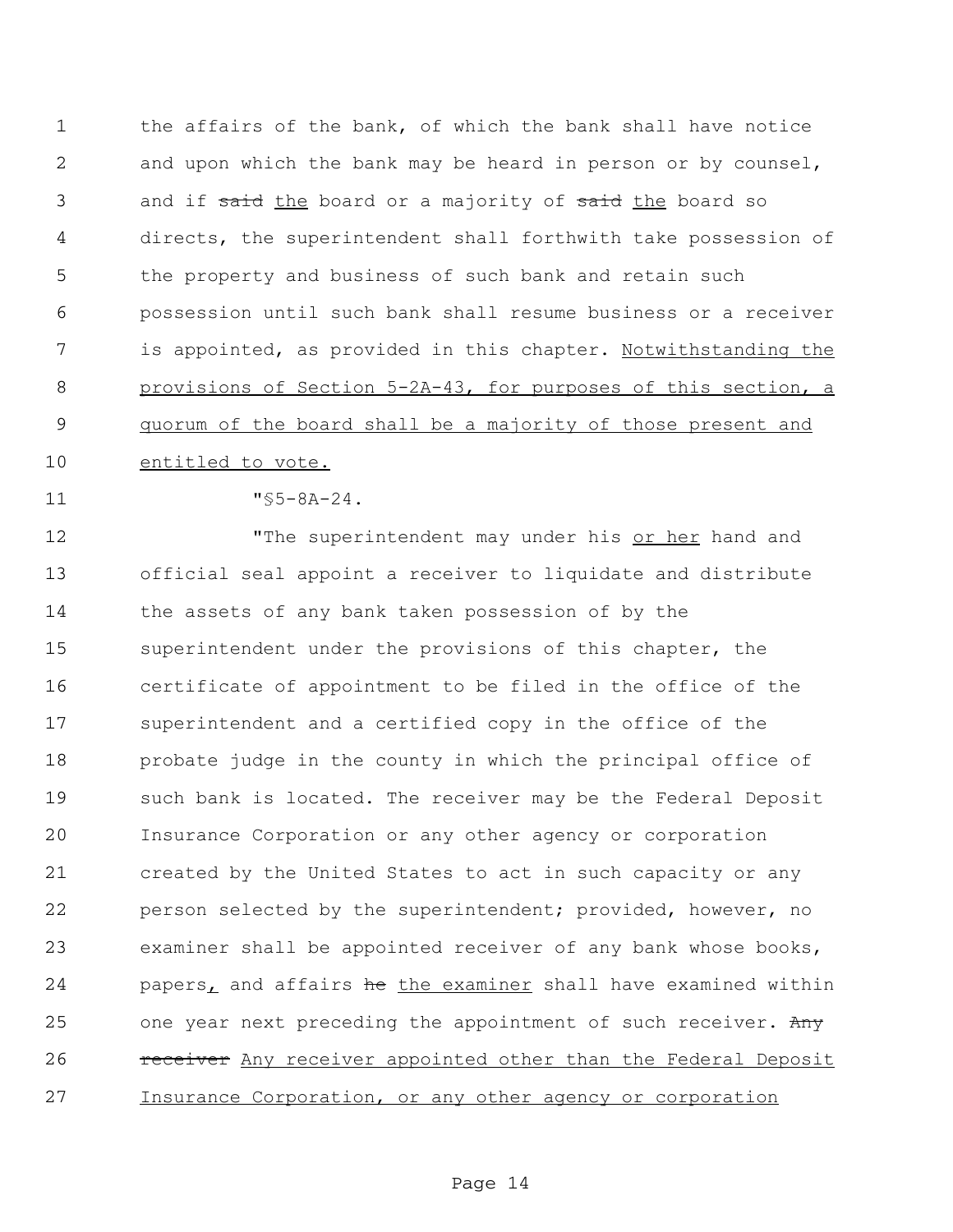created by the United States to act in such capacity shall apply for and shall be entitled to an ex parte order confirming his or her appointment as receiver from the receivership court.

"§5-13B-3.

 "This article sets forth the conditions under which a company may acquire an Alabama bank or an Alabama bank 8 holding company or an Alabama bank holding company may acquire 9 an out-of-state bank or bank holding company. This article is intended not to discriminate against out-of-state bank holding companies or against foreign bank holding companies in any manner that would violate Section 3(d) of the Bank Holding Company Act, as amended effective September 29, 1995, by Section 101 of the Riegle-Neal Interstate Banking and Branching Efficiency Act of 1994, Public Law No. 103-328.

"§5-13B-4.

17 The Music of the Music expressly permitted by **federal law, no** No company may acquire an Alabama bank holding company or an Alabama state bank without the prior approval of the superintendent.

 "(b) The approval of the superintendent under subsection (a) shall not be required where the acquisition is made:

24 T<del>(1) Solely for the purpose of facilitating an</del> acquisition otherwise permitted under this article which does 26 mot require the approval of the superintendent;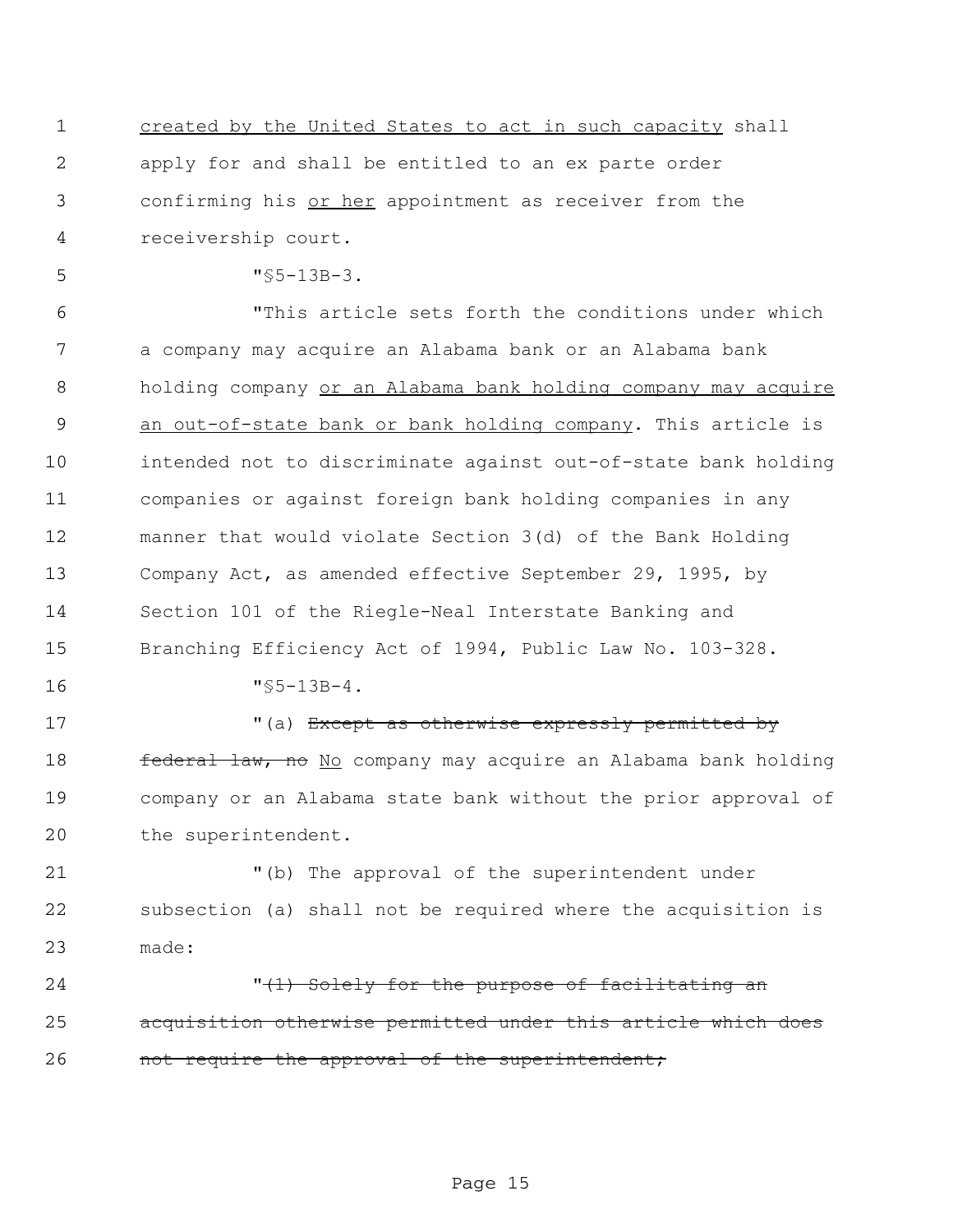$\sqrt{(2)(1)}$  In a transaction arranged by the superintendent or another bank supervisory agency to prevent the insolvency or closing of the acquired bank; or 4 T<del>(3)</del>(2) In a transaction in which a bank forms its own bank holding company, if the ownership rights of the former bank shareholders are substantially similar to those of 7 the shareholders of the new bank holding company. "(c) No Alabama bank holding company may acquire an out-of-state bank or bank holding company without the prior 10 approval of the superintendent.  $\sqrt{(c)}$  (d) In a transaction for which the superintendent's approval is not required under this section, the parties shall give written notice to the superintendent at least 15 days before the effective date of the acquisition, unless a shorter period of notice is expressly permitted or required under applicable federal law. "§5-13B-5. "(a) A company that proposes to make an acquisition under this article shall: "(1) File with the superintendent a copy of the application that such company has filed with the responsible federal bank supervisory agency together with such additional information as the superintendent may prescribe; and "(2) Pay to the superintendent the application fee, if any, prescribed by the superintendent. "(b) To the extent consistent with the effective discharge of the superintendent's responsibilities, the forms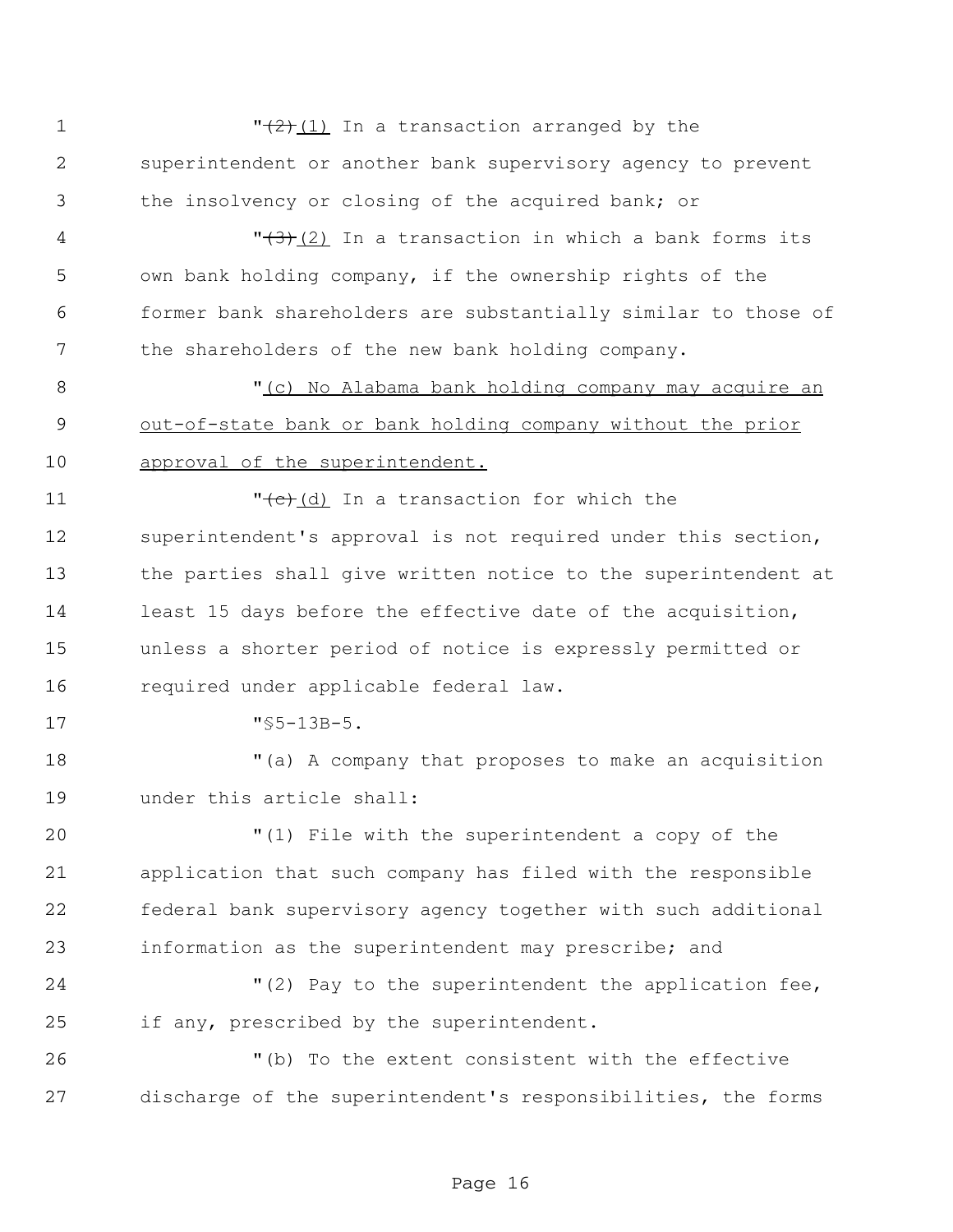established under this article for application and reporting shall conform to those established by the Board of Governors of the Federal Reserve System under the Bank Holding Company Act.

 "(c) In connection with an application received 6 under this article, the superintendent shall require that 7 prior notice of the application be published one time in a daily newspaper of general circulation and provide an 9 opportunity for public comment:

10 **10** TH<sub>1</sub> Require that prior notice of the application be **published one time in a daily newspaper of general circulation** 12 and provide an opportunity for public comment; and

13  $\sqrt{(2)}$  Make the application available for public **inspection to the extent required or permitted under** 15 applicable state or federal law.

 "(d) If the applicant is an out-of-state bank holding company that is not incorporated under the laws of 18 this state, it shall submit with the application evidence satisfactory to the superintendent that the applicant has complied with or is exempted from the requirements of Sections 10-2B-15.01 et seq.

"§5-13B-6.

 "(a) In deciding whether to approve an application for a proposed acquisition under this article, the superintendent shall consider whether the acquisition may: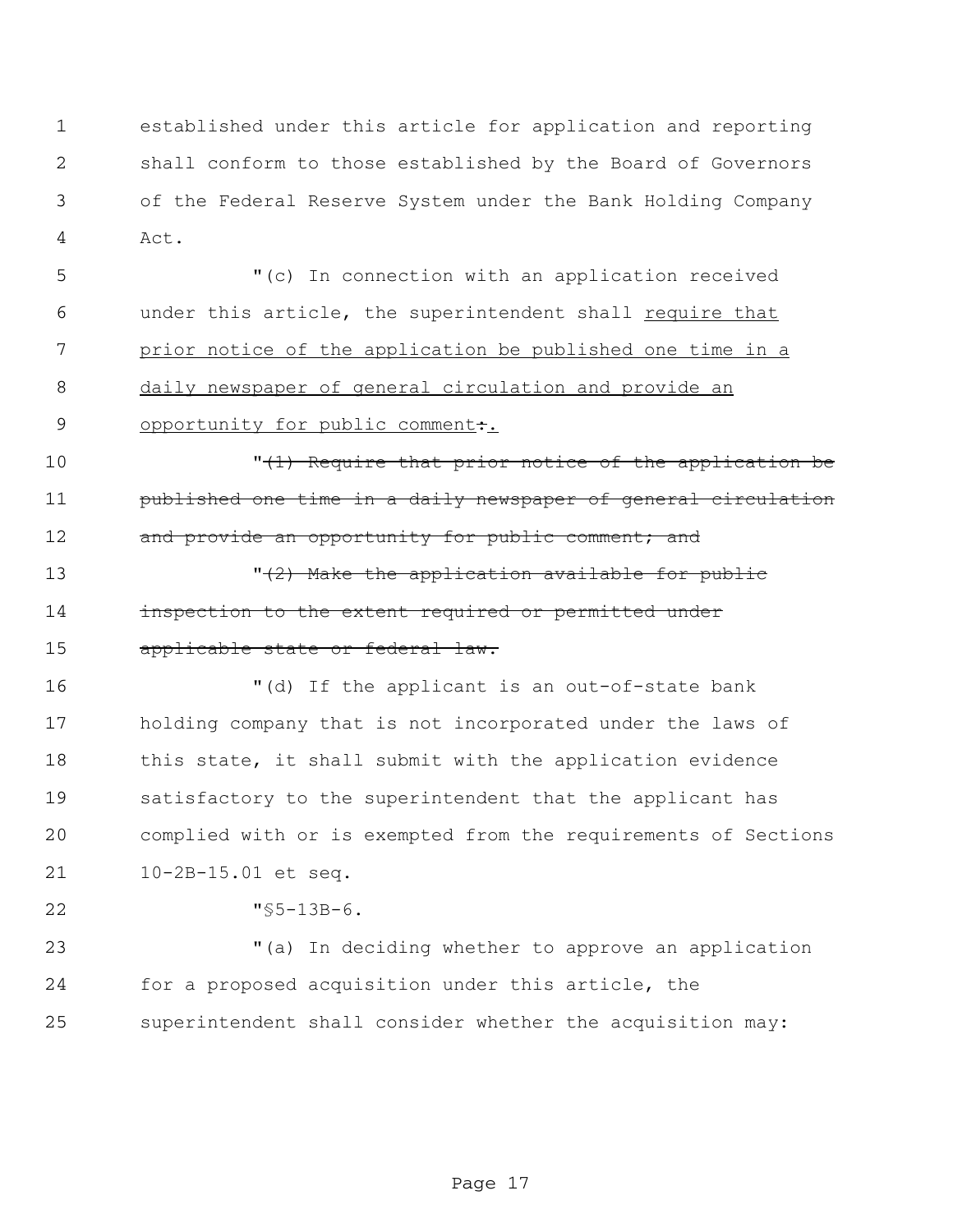"(1) Be detrimental to the safety and soundness of 2 the Alabama state bank or the Alabama bank holding company to be acquired;

 "(2) Result in a substantial reduction of competition in this state; or

 "(3) Have a significantly adverse effect on the convenience and needs of the community or communities in this state that are served by the Alabama state bank or the Alabama bank holding company to be acquired.

 "(b) Except as otherwise expressly provided in this 11 section, the superintendent shall not approve an acquisition under this article if upon consummation of the transaction the applicant, including any depository institution affiliated with the applicant, would control 30 percent or more of the total amount of deposits held by depository institutions in this state.

 "(c) The superintendent may by regulation, with the concurrence of a majority of the members of the Alabama State Banking Board, adopt a procedure whereby the limitation on control of deposits set forth in subsection (b) may be waived for good cause shown.

22 The superintendent shall not approve an application for an acquisition under this article unless the Alabama bank to be acquired, or all Alabama bank subsidiaries of the bank holding company to be acquired, have as of the proposed date of acquisition been in existence and in continuous operation for five years or more.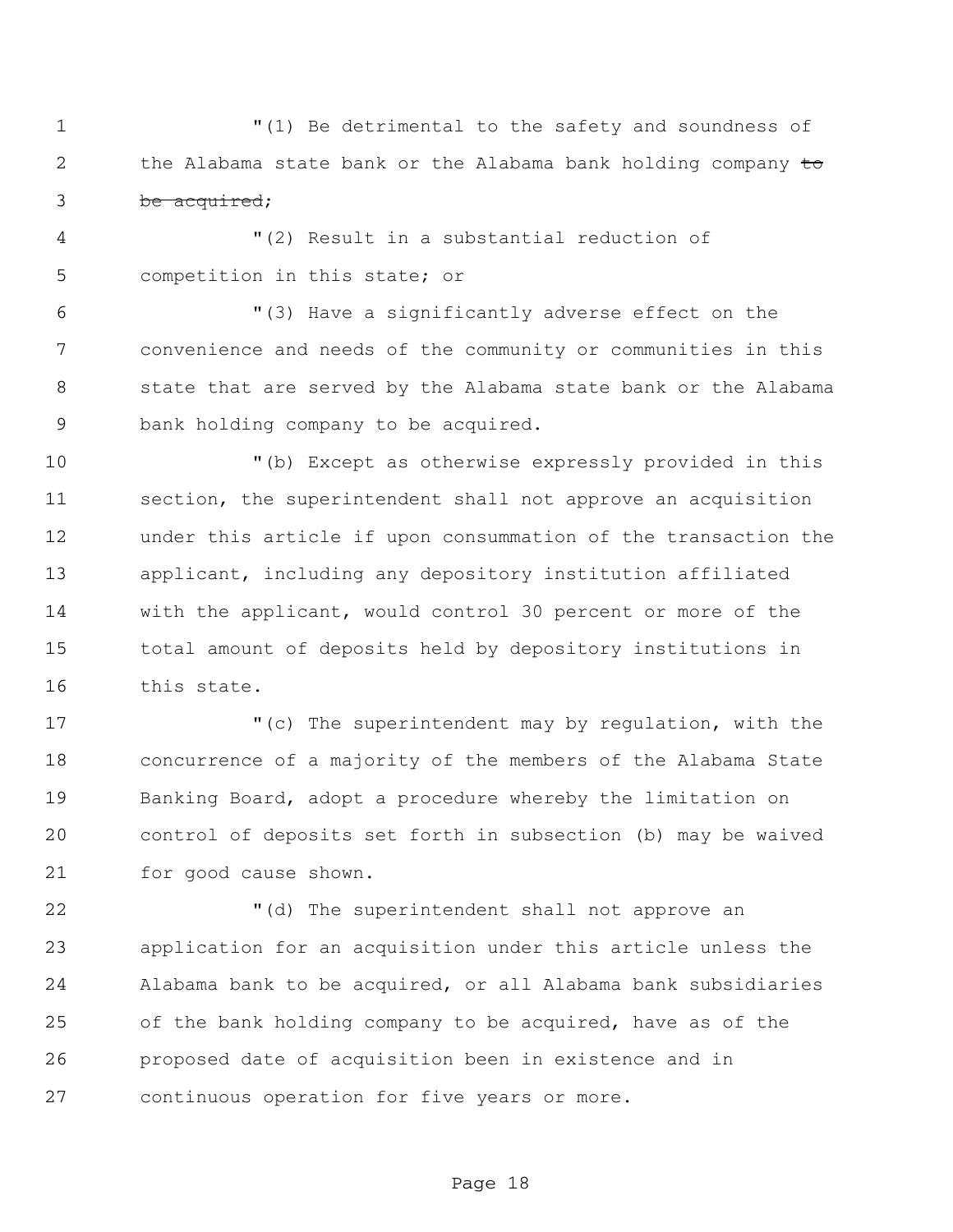"(e) The five-year requirement shall be met if the superintendent determines that either the Alabama bank or the subsidiaries of the Alabama bank holding company to be acquired:

 "(1) Were organized solely for the purpose of facilitating the acquisition of a bank that has been in existence and continuously operating for more than five years, or

9  $(2)$  Resulted from the merger or consolidation of two or more banks at least one of which had been in existence 11 and continuously operating for more than five years."

 Section 2. This act shall become effective on the first day of the third month following its passage and approval by the Governor, or its otherwise becoming law.